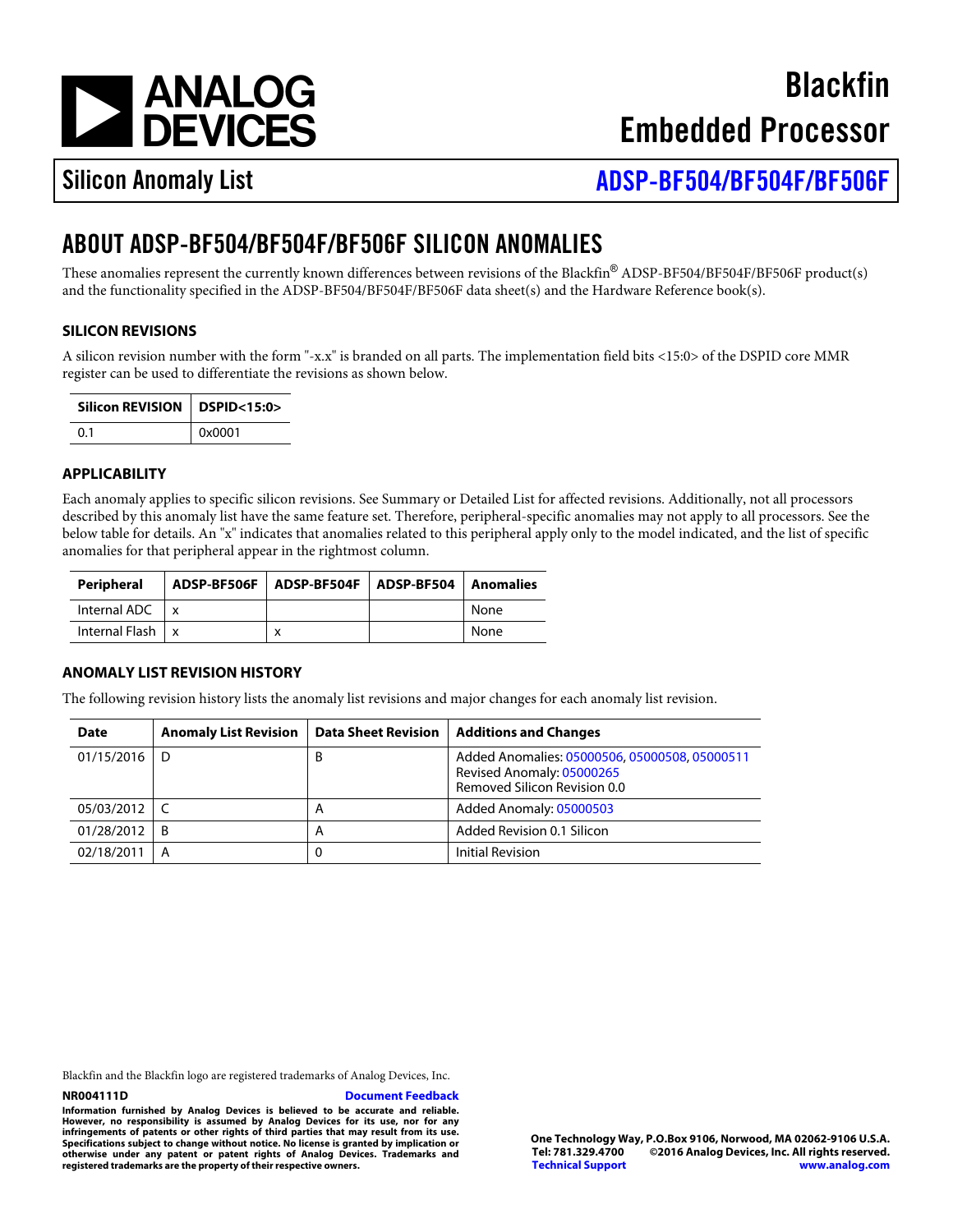## SUMMARY OF SILICON ANOMALIES

The following table provides a summary of ADSP-BF504/BF504F/BF506F anomalies and the applicable silicon revision(s) for each anomaly.

<span id="page-1-12"></span><span id="page-1-11"></span><span id="page-1-10"></span><span id="page-1-9"></span><span id="page-1-8"></span><span id="page-1-7"></span><span id="page-1-6"></span><span id="page-1-5"></span><span id="page-1-4"></span><span id="page-1-3"></span><span id="page-1-2"></span><span id="page-1-1"></span><span id="page-1-0"></span>

| No.            | ID       | Description                                                                                | Rev<br>0.1   |
|----------------|----------|--------------------------------------------------------------------------------------------|--------------|
| $\mathbf{1}$   | 05000074 | Multi-Issue Instruction with dsp32shiftimm in slot1 and P-reg Store in slot2 Not Supported | <b>X</b>     |
| $\overline{c}$ | 05000119 | DMA_RUN Bit Is Not Valid after a Peripheral Receive Channel DMA Stops                      | <b>X</b>     |
| 3              | 05000122 | Rx.H Cannot Be Used to Access 16-bit System MMR Registers                                  | X            |
| $\overline{4}$ | 05000245 | False Hardware Error from an Access in the Shadow of a Conditional Branch                  | x            |
| 5              | 05000254 | Incorrect Timer Pulse Width in Single-Shot PWM_OUT Mode with External Clock                | X            |
| 6              | 05000265 | Sensitivity To Noise with Slow Input Edge Rates on External SPORT TX and RX Clocks         | X            |
| $\overline{7}$ | 05000310 | False Hardware Errors Caused by Fetches at the Boundary of Reserved Memory                 | $\mathsf{x}$ |
| 8              | 05000366 | PPI Underflow Error Goes Undetected in ITU-R 656 Mode                                      | X            |
| 9              | 05000426 | Speculative Fetches of Indirect-Pointer Instructions Can Cause False Hardware Errors       | X            |
| 10             | 05000443 | IFLUSH Instruction at End of Hardware Loop Causes Infinite Stall                           | <b>X</b>     |
| 11             | 05000447 | <b>UART IrDA Receiver Fails on Extended Bit Pulses</b>                                     | X            |
| 12             | 05000461 | False Hardware Error when RETI Points to Invalid Memory                                    | X            |
| 13             | 05000473 | Interrupted SPORT Receive Data Register Read Results In Underflow when SLEN > 15           | X            |
| 14             | 05000476 | SPORT0 Data Transmit Error in Multi-Channel Mode with Internal Clock                       | $\mathsf{x}$ |
| 15             | 05000477 | <b>TESTSET Instruction Cannot Be Interrupted</b>                                           | X            |
| 16             | 05000478 | Disabling ACM During an Ongoing Transfer Can Lead to Undefined ACM Behavior                | X            |
| 17             | 05000481 | Reads of ITEST_COMMAND and ITEST_DATA Registers Cause Cache Corruption                     | X            |
| 18             | 05000486 | TWI Vbus Minimum Specification Can Be Violated under Certain Conditions                    | X            |
| 19             | 05000491 | Instruction Memory Stalls Can Cause IFLUSH to Fail                                         | $\mathsf{x}$ |
| 20             | 05000494 | EXCPT Instruction May Be Lost If NMI Happens Simultaneously                                | X            |
| 21             | 05000498 | CNT_COMMAND Functionality Depends on CNT_IMASK Configuration                               | X            |
| 22             | 05000501 | RXS Bit in SPI_STAT May Become Stuck In RX DMA Modes                                       | $\mathsf{x}$ |
| 23             | 05000503 | SPORT Sign-Extension May Not Work                                                          | x            |
| 24             | 05000506 | Hardware Loop Can Underflow Under Specific Conditions                                      | x            |
| 25             | 05000508 | UART Receive DMA Hangs under Certain Conditions                                            | x            |
| 26             | 05000511 | Lower 16 Bits of CNT_COUNTER Register Do Not Update Properly                               | x            |

<span id="page-1-25"></span><span id="page-1-24"></span><span id="page-1-23"></span><span id="page-1-22"></span><span id="page-1-21"></span><span id="page-1-20"></span><span id="page-1-19"></span><span id="page-1-18"></span><span id="page-1-17"></span><span id="page-1-16"></span><span id="page-1-15"></span><span id="page-1-14"></span><span id="page-1-13"></span>Key:  $x =$  anomaly exists in revision

. = Not applicable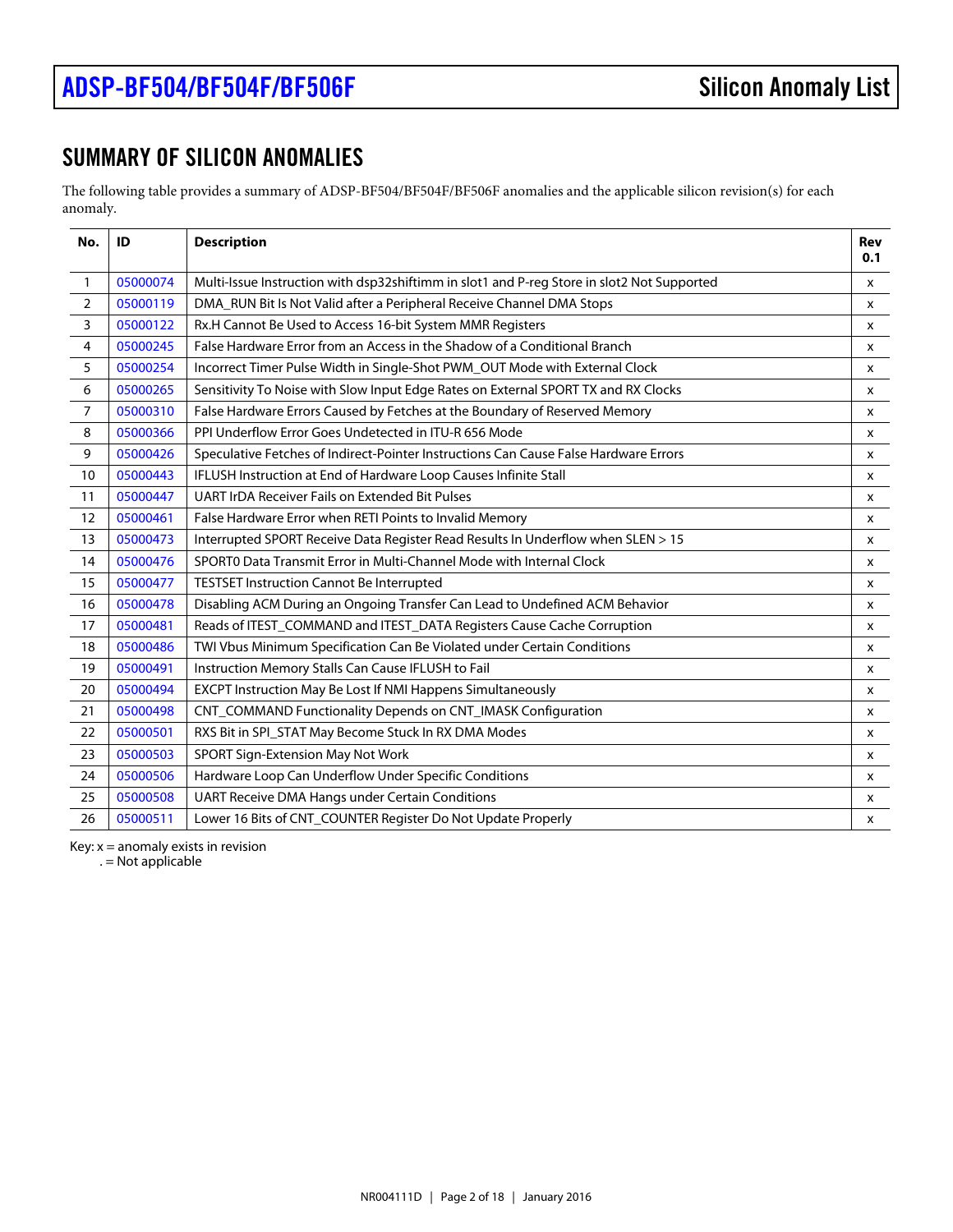## DETAILED LIST OF SILICON ANOMALIES

The following list details all known silicon anomalies for the ADSP-BF504/BF504F/BF506F including a description, workaround, and identification of applicable silicon revisions.

## <span id="page-2-0"></span>[1.](#page-1-0) 05000074 - Multi-Issue Instruction with dsp32shiftimm in slot1 and P-reg Store in slot2 Not Supported:

## DESCRIPTION:

A multi-issue instruction with dsp32shiftimm in slot 1 and a P register store in slot 2 is not supported. It will cause an exception.

The following type of instruction is not supported because the P3 register is being stored in slot 2 with a dsp32shiftimm in slot 1:

 $RO = RO \ll 0 \times 1 \parallel [PO] = P3 \parallel NOP; \quad // Not Supplement - Exception$ 

This also applies to rotate instructions:

 $R0 = ROT R0$  by 0x1 ||  $[ P0 ] = P3$  || NOP; // Not Supported - Exception

Examples of supported instructions:

 $R0 = R0 \ll 0 \times 1 \parallel [P0] = R1 \parallel NOP;$  R0 = R0 << 0x1 || R1 = [ P0 ] || NOP;  $R0 = R0 \ll 0 \times 1$  || P3 = [ P0 ] || NOP;  $R0 = ROT R0$  by  $R0.L || [P0] = P3 || NOP;$ 

#### WORKAROUND:

In assembly programs, separate the multi-issue instruction into 2 separate instructions. This workaround may be built into the development tool chain and/or into the operating system source code. For tool chains and operating systems supported by Analog Devices (VisualDSP++, VDK, CrossCore Embedded Studio, the GNU Tool Chain, and the Linux kernel), please consult the "Silicon Anomaly Tools Support" help page in the applicable documentation and release notes for details.

For all other tool chains and operating systems, see the appropriate supporting documentation for details.

APPLIES TO REVISION(S): 0.1

## <span id="page-2-1"></span>[2.](#page-1-1) 05000119 -DMA\_RUN Bit Is Not Valid after a Peripheral Receive Channel DMA Stops:

## DESCRIPTION:

After completion of a Peripheral Receive DMA, the DMAx\_IRQ\_STATUS:DMA\_RUN bit will be in an undefined state.

WORKAROUND:

The DMA interrupt and/or the DMAx\_IRQ\_STATUS:DMA\_DONE bits should be used to determine when the channel has completed running.

APPLIES TO REVISION(S):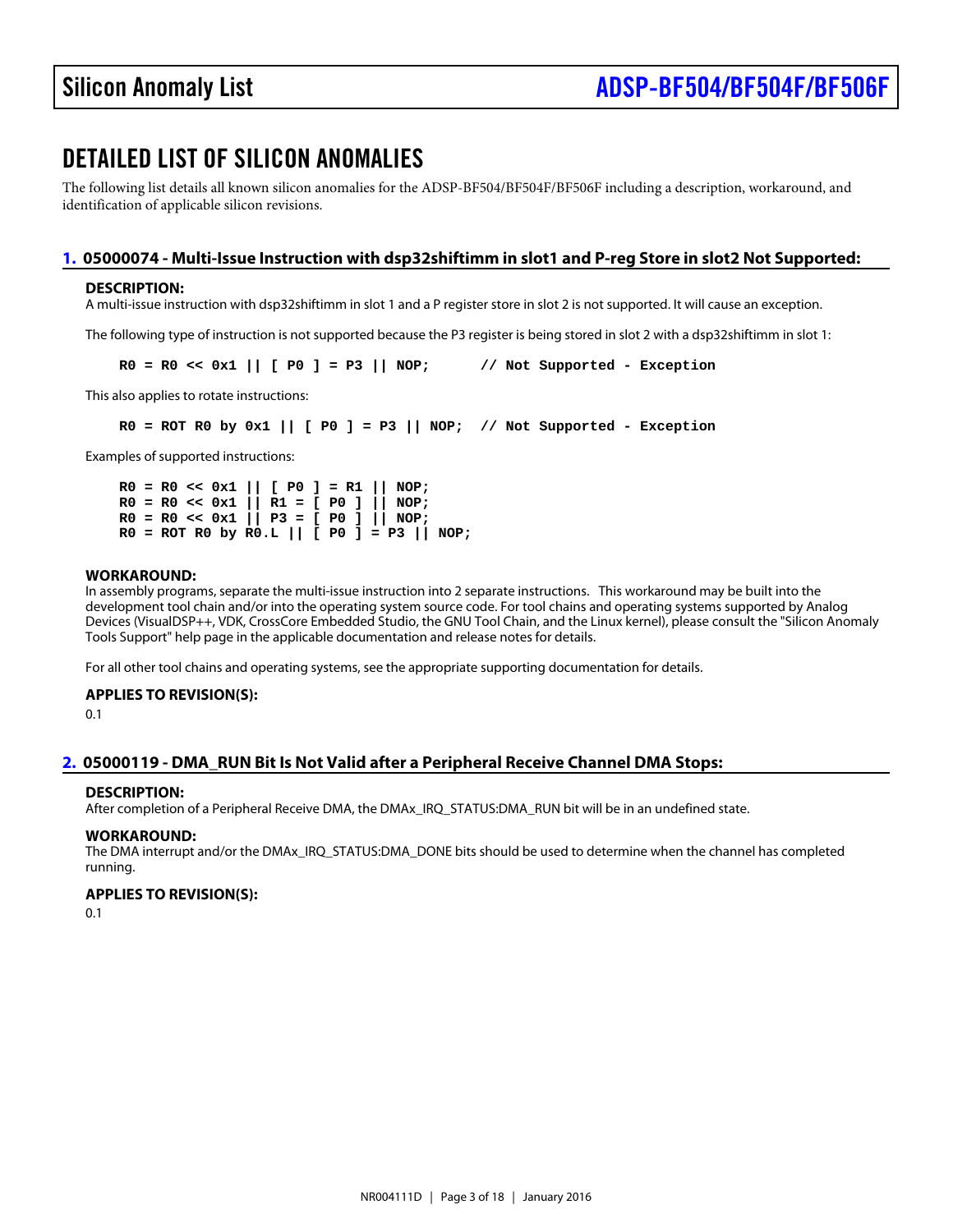## <span id="page-3-0"></span>[3.](#page-1-2) 05000122 - Rx. H Cannot Be Used to Access 16-bit System MMR Registers:

#### DESCRIPTION:

When accessing 16-bit system MMR registers, the high half of the data registers may not be used. If a high half register is used, incorrect data will be written to the system MMR register, but no exception will be generated. For example, this access would fail:

W[P0] = R5.H; // P0 points to a 16-bit System MMR

#### WORKAROUND:

Use other forms of 16-bit transfers when accessing 16-bit system MMR registers. For example:

W[P0] = R5.L; // P0 points to a 16-bit System MMR  $R4.L = W[PO];$  $R3 = W[P0](Z)$ ;  $W[PO] = R3;$ 

This workaround may be built into the development tool chain and/or into the operating system source code. For tool chains and operating systems supported by Analog Devices (VisualDSP++, VDK, CrossCore Embedded Studio, the GNU Tool Chain, and the Linux kernel), please consult the "Silicon Anomaly Tools Support" help page in the applicable documentation and release notes for details.

For all other tool chains and operating systems, see the appropriate supporting documentation for details.

APPLIES TO REVISION(S):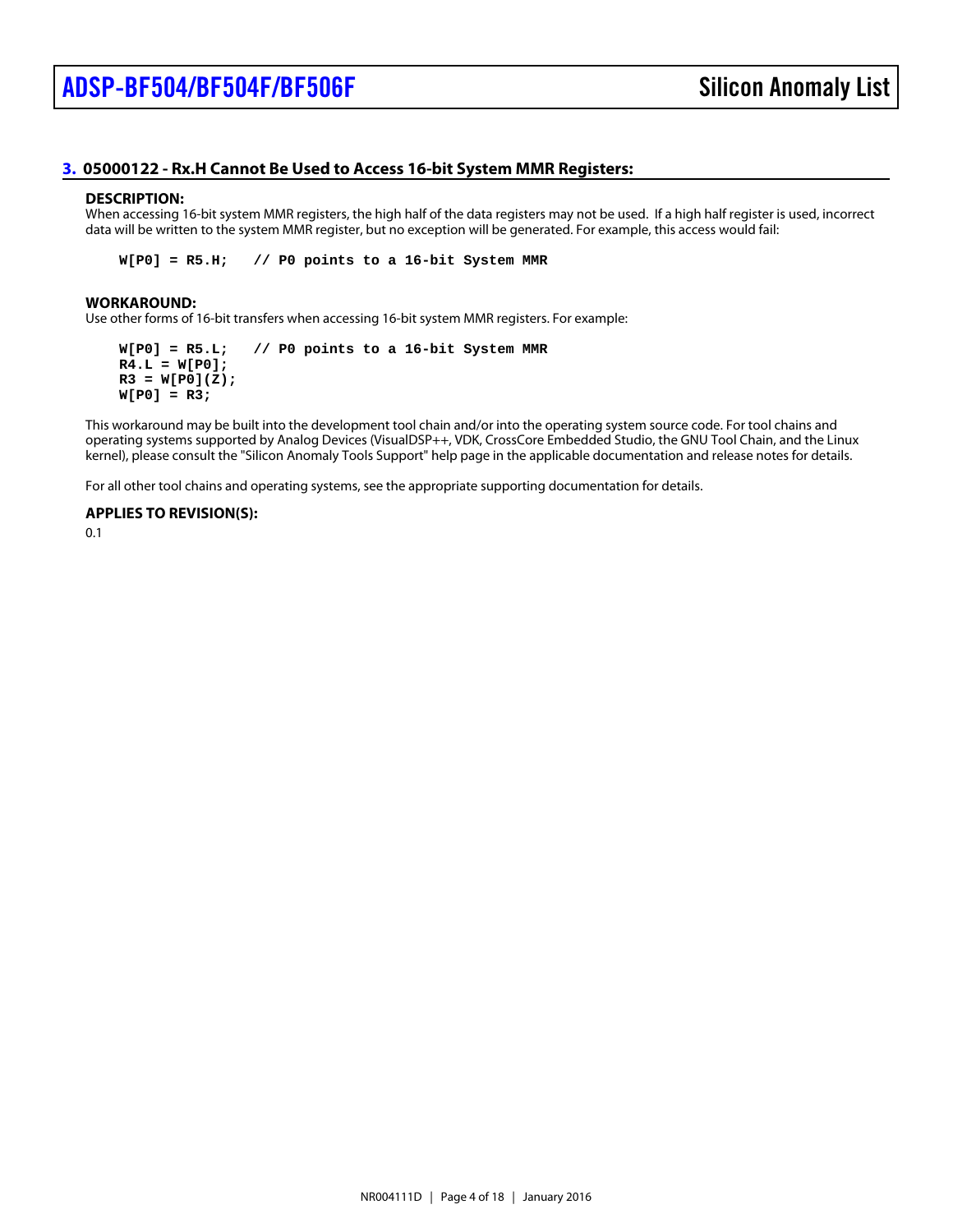## Silicon Anomaly List

## <span id="page-4-0"></span>[4.](#page-1-3) 05000245 - False Hardware Error from an Access in the Shadow of a Conditional Branch:

#### DESCRIPTION:

If a load accesses reserved or illegal memory on the opposite control flow of a conditional jump to the taken path, a false hardware error will occur.

The following sequences demonstrate how this can happen:

#### Sequence #1:

For the "predicted not taken" branch, the pipeline will load the instructions that sequentially follow the branch instruction that was predicted not taken. By the pipeline design, these instructions can be speculatively executed before they are aborted due to the branch misprediction. The anomaly occurs if any of the three instruction slots following the branch contain loads which might cause a hardware error:

BRCC X [predicted not taken]<br> $R0 = [P0]:$  // If any of these

R0 = [P0]; // If any of these three loads accesses non-existent<br>R1 = [P1]; // memory, such as external SDRAM when the SDR

 $\frac{1}{2}$  memory, such as external SDRAM when the SDRAM

 $R2 = [P2]$ ; // controller is off, then a hardware error will result.

Sequence #2:

For the "predicted taken" branch, the one instruction slot at the destination of the branch cannot contain an access which might cause a hardware error:

 BRCC X (BP) Y: ...

...

X: R0 = [P0]; // If this instruction accesses non-existent memory,

 // such as external SDRAM when the SDRAM controller // is off, then a hardware error will result.

## WORKAROUND:

If you are programming in assembly, it is necessary to avoid the conditions described above.

This workaround may be built into the development tool chain and/or into the operating system source code. For tool chains and operating systems supported by Analog Devices (VisualDSP++, VDK, CrossCore Embedded Studio, the GNU Tool Chain, and the Linux kernel), please consult the "Silicon Anomaly Tools Support" help page in the applicable documentation and release notes for details.

For all other tool chains and operating systems, see the appropriate supporting documentation for details.

APPLIES TO REVISION(S):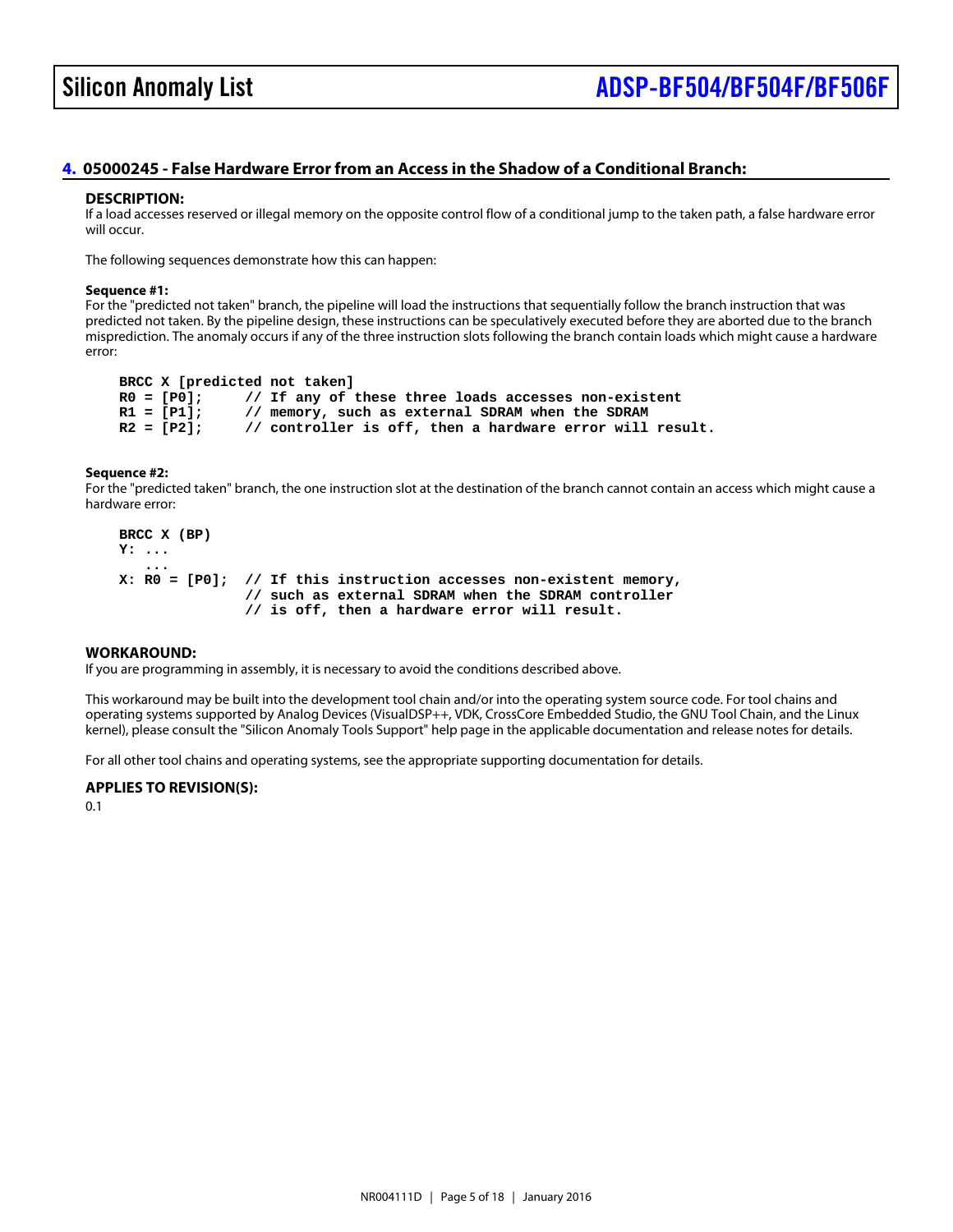## <span id="page-5-0"></span>[5.](#page-1-4) 05000254 - Incorrect Timer Pulse Width in Single-Shot PWM\_OUT Mode with External Clock:

#### DESCRIPTION:

If a Timer is in PWM\_OUT mode AND is clocked by an external clock as opposed to the system clock (i.e., clocked by a signal applied to either PPI\_CLK or a flag pin) AND is in single-pulse mode (PERIOD\_CNT = 0), then the generated pulse width may be off by +1 or -1 count. All other modes are not affected by this anomaly.

#### WORKAROUND:

The suggested workaround is to use continuous mode instead of the single-pulse mode. You may enable the timer and immediately disable it again. The timer will generate a single pulse and count to the end of the period before effectively disabling itself. The generated waveform will be of the desired length.

If PULSEWIDTH is the desired width, the following sequence will produce a single pulse:

TIMERx\_CONFIG = PWM\_OUT|CLK\_SEL|PERIOD\_CNT|IRQ\_ENA; // Optional: PULSE\_HI|TIN\_SEL|EMU\_RUN<br>TIMERx\_PERIOD = PULSEWIDTH + 2; // Slightly bigger than the width TIMERx\_PERIOD = PULSEWIDTH + 2; TIMERx\_WIDTH = PULSEWIDTH; TIMER\_ENABLE = TIMENx; TIMER\_DISABLE = TIMDISx; <wait for interrupt (at end of period)>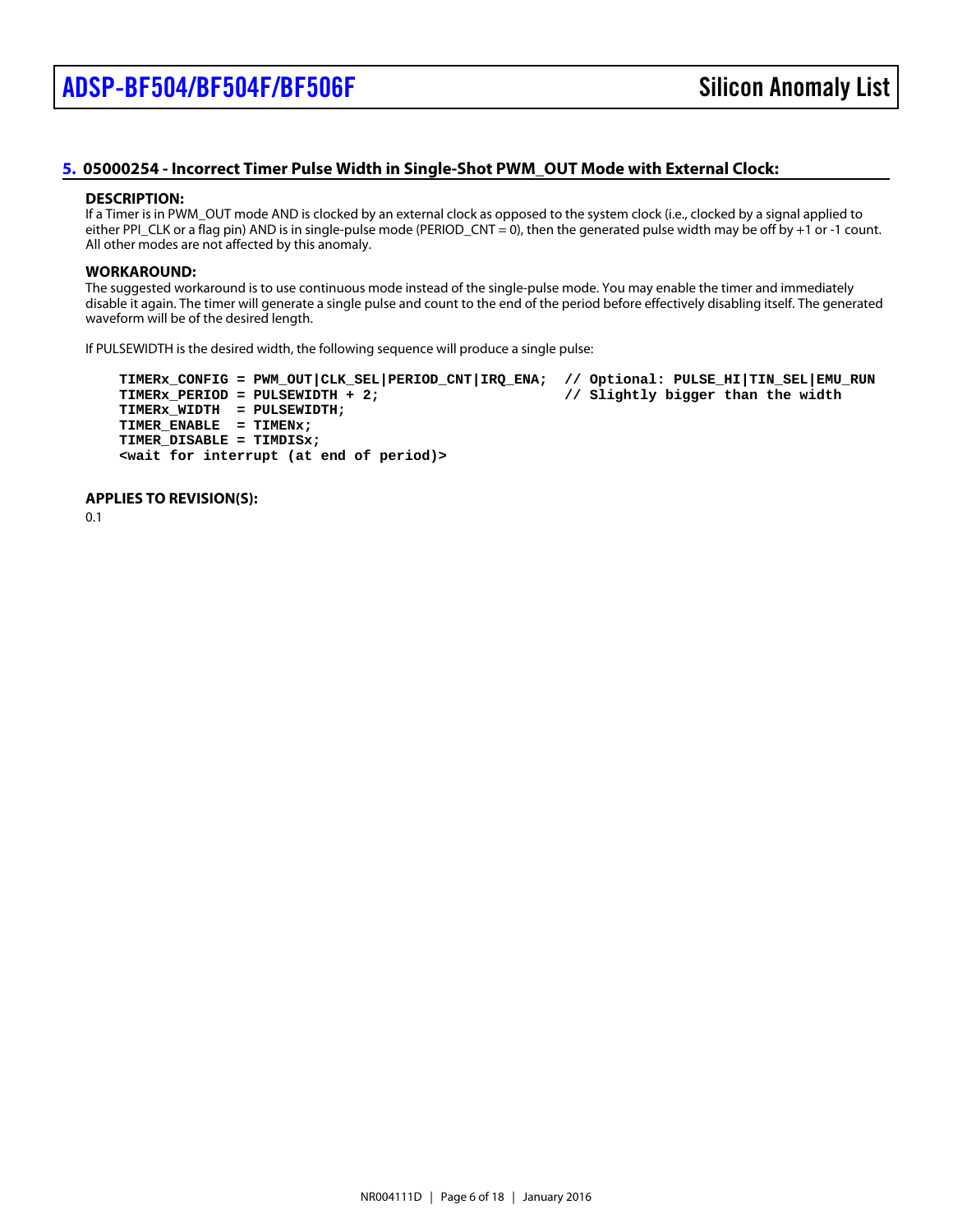## <span id="page-6-0"></span>[6.](#page-1-5) 05000265 - Sensitivity To Noise with Slow Input Edge Rates on External SPORT TX and RX Clocks:

## DESCRIPTION:

A noisy board environment combined with slow input edge rates on external SPORT receive (RSCLK) and transmit clocks (TSCLK) may cause a variety of observable problems. When excessive noise occurs during high-frequency transitions on a slowly ramping RSCLK/TSCLK signal, it can cause an additional bit-clock with a short period due to high sensitivity of the clock input. A slow slew rate input allows any noise on the clock input around the switching point to cause the clock input to cross and re-cross the switching point. This oscillation can cause a glitch clock pulse in the internal logic of the serial port, which can result in numerous operational failures.

Problems which may be observed due to this glitch clock pulse include:

- In stereo serial modes, a frame sync may be missed, causing left/right data swapping.
- In multi-channel mode, multi-channel frame delay (MFD) counts may appear inaccurate or frames may be skipped.
- In normal (early) frame sync mode, received data words could be shifted right one bit. The MSB may be incorrectly captured in sign extension mode.
- In any mode, received or transmitted data words may appear to be partially right shifted if noise occurs on any input clocks between the start of frame sync and the last bit to be received or transmitted.

In Stereo Serial mode (bit 9 set in SPORTx\_RCR2), unexpected high frequency transitions on RSCLK/TSCLK can cause the SPORT to mis rising or falling edges of the word clock. This causes left or right words of Stereo Serial data to be lost. This may be observed as a Left/ Right channel swap when listening to stereo audio signals. The additional noise-induced bit-clock pulse on the SPORT's internal logic results in the FS edge-detection logic generating a pulse with a smaller width and, at the same time, prevents the SPORT from detecting the external FS signal during the next "normal" bit-clock period. The FS pulse with smaller width, which is the output of the edgedetection logic, is ignored by the SPORT's sequential logic. Due to the fact that the edge detection part of the frame sync logic was already triggered, the next "normal" RSCLK will not detect the change in RPS/EtMJ mode, this results in one stereo sample being detected/transferred as two left/right channels, and all subsequent channels will be word-swapped in memory.

In multi-channel mode, the MFD logic receives the extra sync pulse and begins counting early or double-counting (if the count has already begun). A MFD of zero can roll over to 15, as the count begins one cycle early.

In early frame sync mode, if the noise occurs on the driving edge of the clock the same cycle that FS becomes active, the FS logic receives the extra runt pulse and begins counting the word length one cycle early. The first bit will be sampled twice and the last bit will be skipped.

In all modes, if the noise occurs in any cycle after the FS becomes active, the bit counting logic receives the extra runt pulse and advances too rapidly. If this occurs once during a work unit, it will finish counting the word length one cycle early. The bit where the noise occurs will be sampled twice, and the last bit will be skipped.

While the above audio failures are possible signatures associated with this anomaly, numerous other failures are possible due to the internal logic being subjected to what amounts to an out-of-spec clock signal. Even though the external signal is within specification, the noise causes multiple transitions to be sensed where only one transition actually occurred, resulting in an out-of-spec clock being presented to the internal logic. This can lead to illegal logic states and/or incorrect advancement of state machines, which adversely affects the SPORT itself and synchronization with other logic units like the DMA engine. A number of failure scenarios may result from this, including misreported SPORT/DMA errors and unexpected DMA halts.

#### WORKAROUND:

- 1) Decrease the sensitivity to noise by increasing the slew rate of the bit clock or make the rise and fall times of serial bit clocks short, such that any noise around the transition produces a short duration noise-induced bit-clock pulse. This small high-frequency pulse will not have any impact on the SPORT or on the detection of the frame-sync. Sharpen edges as much as possible, if this is suitable and within EMI requirements.
- 2) If possible, use internally generated bit-clocks and frame-syncs.
- 3) Follow good PCB design practices. Shield RSCLK with respect to TSCLK lines to minimize coupling between the serial clocks.
- 4) Separate RSCLK, TSCLK, and Frame Sync traces on the board to minimize coupling which occurs at the driving edge when FS switches.

A specific workaround for problems observed in Stereo Serial mode is to delay the frame-sync signal such that noise-induced bit-clock pulses do not start processing the frame-sync. This can be achieved if there is a larger serial resistor in the frame-sync trace than the one in the bit-clock trace. Frame-sync transitions should not cross the 50% point until the bit-clock crosses the 10% of VDD threshold (for a falling edge bit-clock) or the 90% threshold (for a rising edge bit-clock).

To improve immunity to noise, optional hysteresis can be enabled for input pins by setting the appropriate bits in the PORTx\_HYSTERESIS register.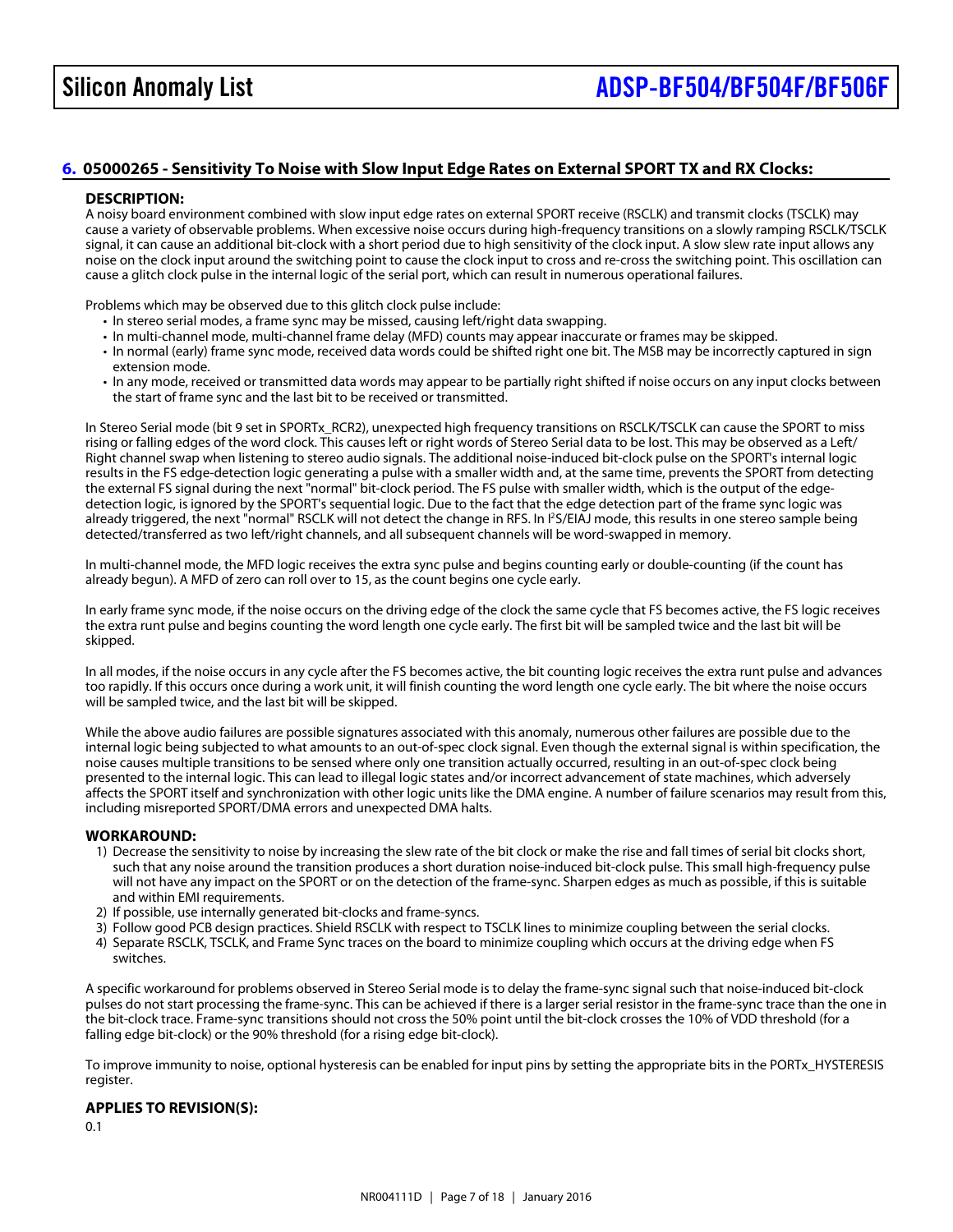## <span id="page-7-0"></span>[7.](#page-1-6) 05000310 - False Hardware Errors Caused by Fetches at the Boundary of Reserved Memory:

#### DESCRIPTION:

Due to fetches near boundaries of reserved memory, a false Hardware Error (External Memory Addressing Error) is generated under the following conditions:

- 1) A single valid CPLB spans the boundary of the reserved space. For example, a CPLB with a start address at the beginning of L1 instruction memory and a size of 4MB will include the boundary to reserved memory.
- 2) Two separate valid CPLBs are defined, one that covers up to the byte before the boundary and a second that starts at the boundary itself. For example, one CPLB is defined to cover the upper 1kB of L1 instruction memory before the boundary to reserved memory, and a second CPLB is defined to cover the reserved space itself.

As long as both sides of the boundary to reserved memory are covered by valid CPLBs, the false error is generated. Note that this anomaly also affects the boundary of the L1 code cache region if instruction cache is enabled. In other words, the boundary to reserved memory, as described above, moves to the start of the cacheable region when instruction cache is turned on.

#### WORKAROUND:

Leave at least 76 bytes free before any boundary with a reserved memory space. This will prevent false hardware errors from occurring.

This workaround may be built into the development tool chain and/or into the operating system source code. For tool chains and operating systems supported by Analog Devices (VisualDSP++, VDK, CrossCore Embedded Studio, the GNU Tool Chain, and the Linux kernel), please consult the "Silicon Anomaly Tools Support" help page in the applicable documentation and release notes for details.

For all other tool chains and operating systems, see the appropriate supporting documentation for details.

## APPLIES TO REVISION(S):

0.1

## <span id="page-7-1"></span>[8.](#page-1-7) 05000366 - PPI Underflow Error Goes Undetected in ITU-R 656 Mode:

## DESCRIPTION:

If the PPI port is configured in ITU-R 656 Output Mode, the FIFO Underrun bit (UNDR in PPI\_STATUS) does not get set when a PPI FIFO underrun occurs. An underrun can happen due to limited bandwidth or the PPI DMA failing to gain access to the bus due to arbitration latencies.

WORKAROUND: None.

APPLIES TO REVISION(S):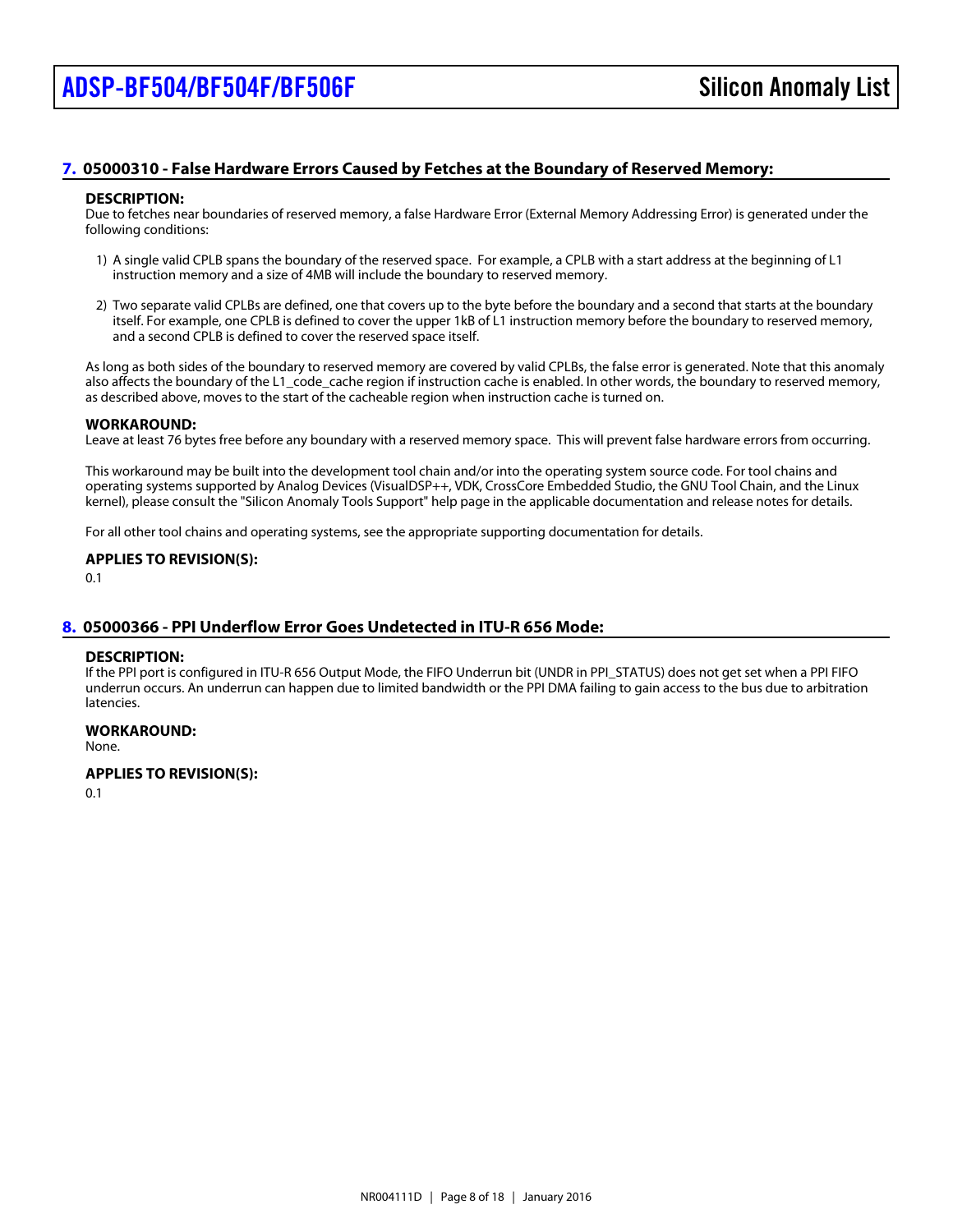## <span id="page-8-0"></span>[9.](#page-1-8) 05000426 - Speculative Fetches of Indirect-Pointer Instructions Can Cause False Hardware Errors:

#### DESCRIPTION:

A false hardware error is generated if there is an indirect jump or call through a pointer which may point to reserved or illegal memory on the opposite control flow of a conditional jump to the taken path. This commonly occurs when using function pointers, which can be invalid (e.g., set to -1). For example:

 $CC = P2 == -0x1;$  IF CC JUMP skip; CALL (P2); skip: RTS;

Before the IF CC JUMP instruction can be committed, the pipeline speculatively issues the instruction fetch for the address at -1 (0xffffffff) and causes the false hardware error. It is a false hardware error because the offending instruction is never actually executed. This can occur if the pointer use occurs within two instructions of the conditional branch (predicted not taken), as follows:

BRCC X [predicted not taken]

Y: JUMP (P-reg); // If either of these two p-regs describe non-existent

CALL (P-reg); // memory, such as external SDRAM when the SDRAM

X: RTS; // controller is off, then a hardware error will result.

WORKAROUND:

If instruction cache is on or the ICPLBs are enabled, this anomaly does not apply.

If instruction cache is off and ICPLBs are disabled, the indirect pointer instructions must be 2 instructions away from the branch instruction, which can be implemented using NOPs:

 BRCC X [predicted not taken] Y: NOP;  $\frac{1}{2}$  // These two NOPs will properly pad the indirect pointer NOP:  $\frac{1}{2}$  // used in the next line.  $\mathcal N$  used in the next line. JUMP (P-reg); CALL (P-reg); X: RTS;

This workaround may be built into the development tool chain and/or into the operating system source code. For tool chains and operating systems supported by Analog Devices (VisualDSP++, VDK, CrossCore Embedded Studio, the GNU Tool Chain, and the Linux kernel), please consult the "Silicon Anomaly Tools Support" help page in the applicable documentation and release notes for details.

For all other tool chains and operating systems, see the appropriate supporting documentation for details.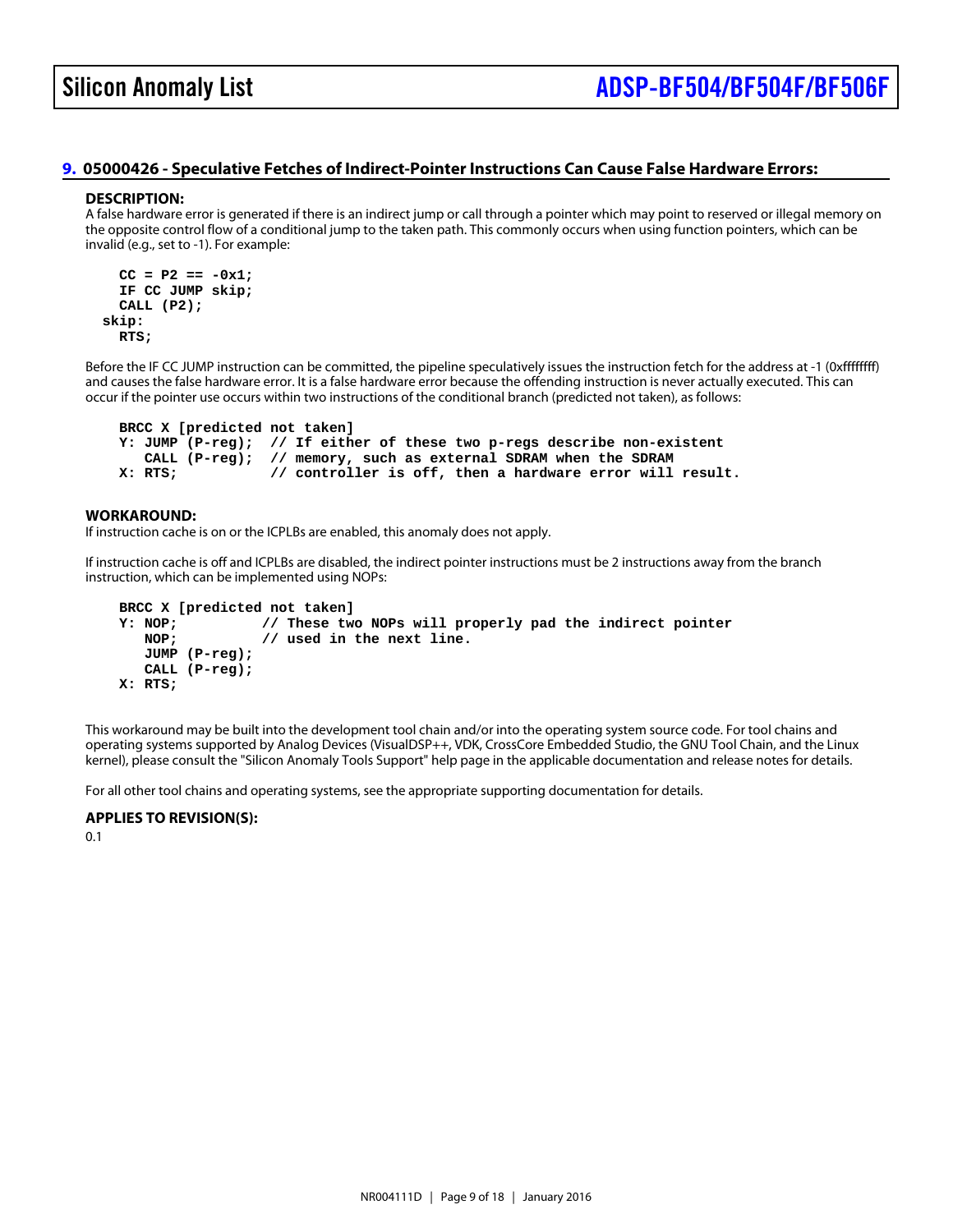## <span id="page-9-0"></span>[10.](#page-1-9) 05000443 - IFLUSH Instruction at End of Hardware Loop Causes Infinite Stall:

#### DESCRIPTION:

If the IFLUSH instruction is placed on a loop end, the processor will stall indefinitely. For example, the following two code examples will never exit the loop:

 $P1 = 2$ ; LSETUP (LOOP1\_S, LOOP1\_E) LC1 = P1; LOOP1\_S: NOP; LOOP1\_E: IFLUSH[P0++];

LSETUP (LOOP2\_S, LOOP2\_E) LC1 = P1; LOOP2\_S: NOP; NOP; NOP; NOP; // Any number of instructions... LOOP2\_E: IFLUSH[P0++];

## WORKAROUND:

Do not place the IFLUSH instruction at the bottom of a hardware loop. If the IFLUSH is padded with any instruction at the bottom of the loop, the problem is avoided:

 LSETUP (LOOP\_S, LOOP\_E) LC1 = P1; LOOP\_S: IFLUSH[P0++]; LOOP\_E: NOP; // Pad the loop end

This workaround may be built into the development tool chain and/or into the operating system source code. For tool chains and operating systems supported by Analog Devices (VisualDSP++, VDK, CrossCore Embedded Studio, the GNU Tool Chain, and the Linux kernel), please consult the "Silicon Anomaly Tools Support" help page in the applicable documentation and release notes for details.

For all other tool chains and operating systems, see the appropriate supporting documentation for details.

APPLIES TO REVISION(S): 0.1

## <span id="page-9-1"></span>[11.](#page-1-10) 05000447 - UART IrDA Receiver Fails on Extended Bit Pulses:

## DESCRIPTION:

The UART fails reception when the width of the receive pulse is wider than 3/16th. As defined by the standard, all IrDA transmitters assert bit pulses for exactly 3/16th of a bit period. Wired connections of an IrDA transmitter to the Blackfin IrDA receiver work properly. If the connection is not hard wired but is implemented instead via an infrared link, it has been observed that infrared tranceiver devices extend the output pulse beyond the 3/16th duration. This can cause the Blackfin UART IrDA receiver to fail at higher bit rates. The baud rate where the Blackfin UART IRDA function fails depends on the characteristics of the particular IRDA transceiver module that is used. When an infrared tranceiver that employs extended bit pulses is used, the Blackfin receiver still properly detects the start bit. However, the Blackfin may not properly latch in data. The receive interrupt count may also not match the number of transmitted bytes.

#### WORKAROUND:

There are several workarounds possible:

- 1) Add external logic ensuring IRDA RXD pulse width is always 3/16th parts of the UART bit rate.
- 2) Use external IRDA Encoder/Decoder (for example: HSDL-7000, MCP2122, TIR1000).
- 3) Use IRDA transceiver modules where tPW max = 3/16 parts of the UART Baud Rate (1.6us @ 115200 bps). ADI has not identified any devices meeting this criteria.

APPLIES TO REVISION(S):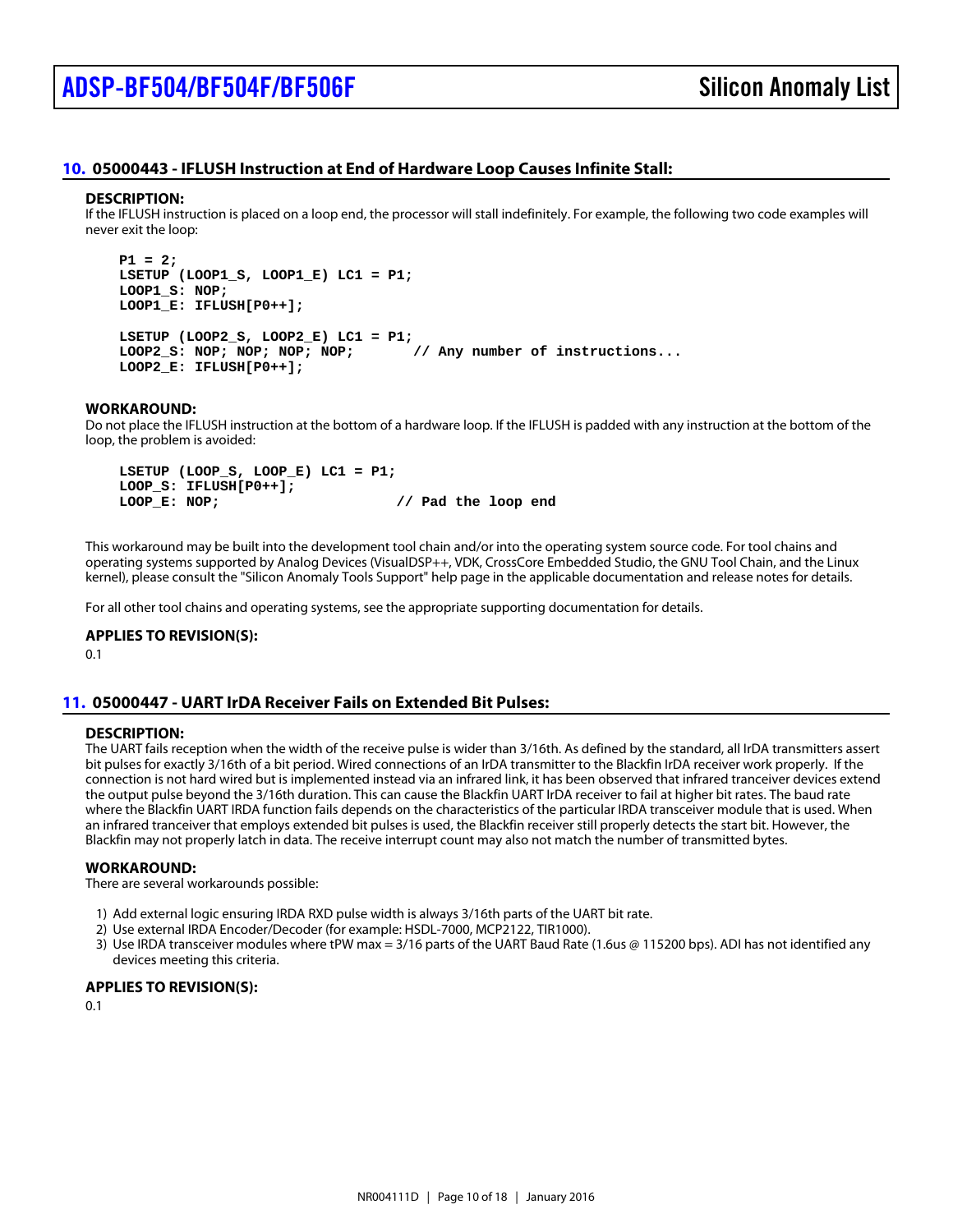## <span id="page-10-0"></span>[12.](#page-1-11) 05000461 - False Hardware Error when RETI Points to Invalid Memory:

#### DESCRIPTION:

When using CALL/JUMP instructions targeting memory that does not exist, a hardware error condition will be triggered. If interrupts are enabled, the Hardware Interrupt (IRQ5) will fire. Since the RETI register will have an invalid location in it, it must be changed before executing the RTI instruction, even if servicing a different interrupt. Consider the following sequence:

 P2.L = LO (0xFFAFFFFC); // Load Address in Illegal Memory to P2  $P2.H = HI (0xFFAFFFFFC);$ <br>CALL(P2); // Call // Call to Bad Address Generates Hardware Error IRQ5 ....

 IRQ5\_code: // Hardware Error Interrupt Routine RAISE 14; // (1) RTI;  $\frac{1}{2}$ IRQ14\_code:

 $[-SP] = (R7:0, P5:0); // (3)$  $[-SP] = RETI;$  // (4) ....

When the hardware error occurs, the program counter points to the invalid location 0xFFAFFFFC, which is loaded into the RETI register during the service of the IRQ5 hardware error event. When the RTI instruction (2) is executed, a fetch of the instruction pointed to by the RETI register, which is an illegal address, is requested before hardware sees the level 14 interrupt pending. This fetch causes another hardware error to be latched, even though this instruction is not executed. Execution will go to IRQ14 (3). As soon as interrupts are reenabled (4), the pending hardware error will fire.

#### WORKAROUND:

1) Ensure that code doesn't jump to or call bad pointers.

2) Always set the RETI register when returning from a hardware error to something that will not cause a hardware error on the memory fetch.

APPLIES TO REVISION(S):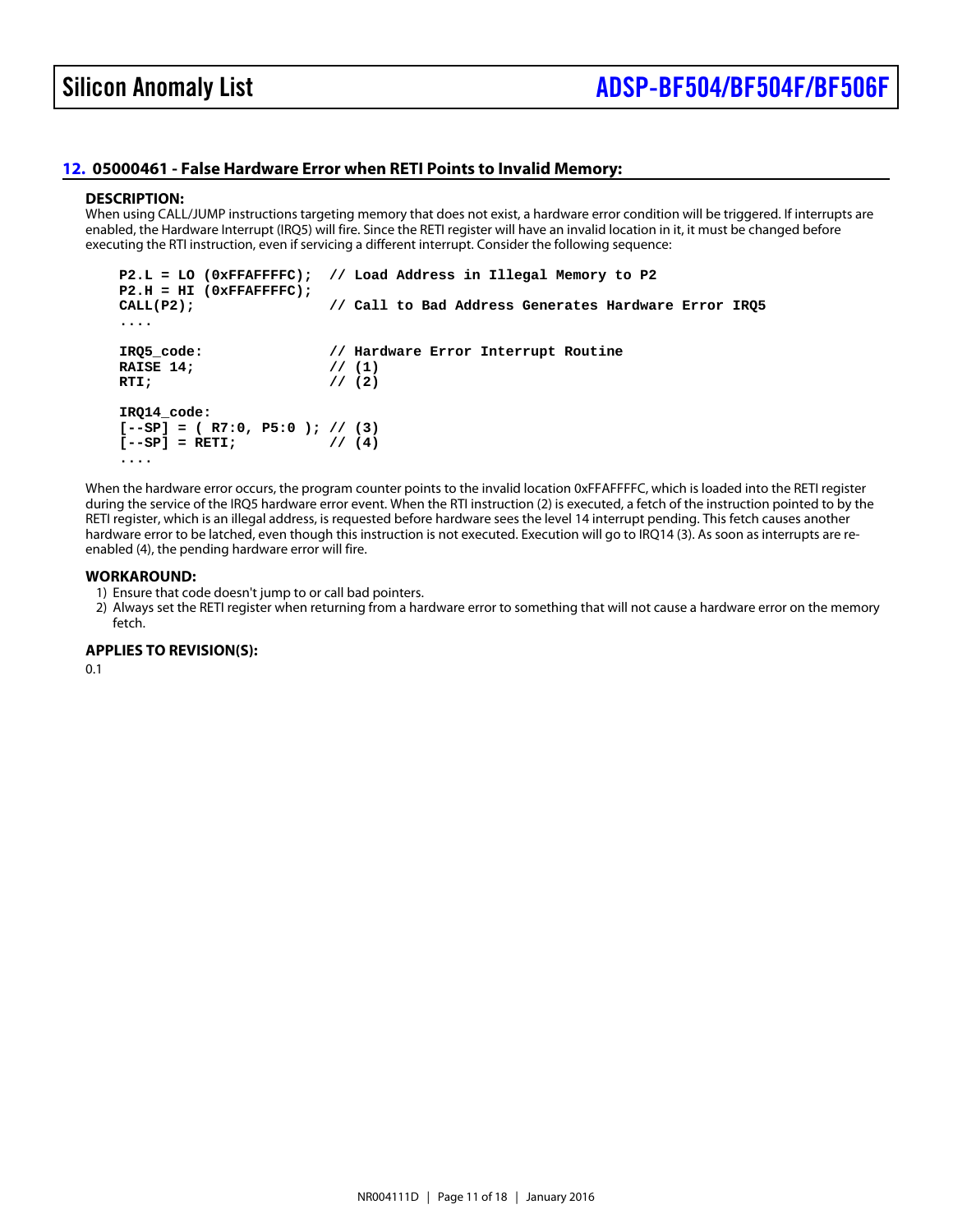## <span id="page-11-0"></span>[13.](#page-1-12) 05000473 - Interrupted SPORT Receive Data Register Read Results In Underflow when SLEN > 15:

#### DESCRIPTION:

A SPORT receive underflow error can be erroneously triggered when the SPORT serial length is greater than 16 bits and an interrupt occurs as the access is initiated to the 32-bit SPORTx\_RX register. Internally, two accesses are required to obtain the 32-bit data over the internal 16-bit Peripheral Access Bus, and the anomaly manifests when the first half of the access is initiated but the second is held off due to the interrupt. Application code vectors to service the interrupt and then issues the read of the SPORTx\_RX register again when it subsequently resumes execution after the interrupt has been serviced. The previous read that was interrupted is still pending awaiting the second half of the 32-bit access, but the SPORT erroneously sends out two requests again. The first access completes the previous transaction, and the second access generates the underflow error, as it is now attempting to make a read when there is no new data present.

#### WORKAROUND:

The anomaly does not apply when using valid serial lengths up to 16 bits, so setting SLEN < 16 is one workaround.

When the length of the serial word is 17-32 bits (16  $\leq$  SLEN  $\leq$  32), accesses to the SPORTx\_RX register must not be interrupted, so interrupts must be disabled around the read. In C:

int temp\_IMASK;

 $temp_IMASK = cli()$ ; RX\_Data = \*pSPORT0\_RX; sti(temp\_IMASK);

In assembly:

```
PO.H = HI(SPORTO_RX);PO.L = LO(SPORT0-RX);
```
 CLI R0;  $R1 = [P0];$ STI R0;

APPLIES TO REVISION(S): 0.1

## <span id="page-11-1"></span>[14.](#page-1-13) 05000476 - SPORT0 Data Transmit Error in Multi-Channel Mode with Internal Clock:

#### DESCRIPTION:

When SPORT0 is configured in multi-channel mode (MCMEN=1 in SPORT0\_MCMC2 register) with internal clock generation (IRCLK=1 in SPORT0\_RCR1 register), the data transmitted may be incorrect.

WORKAROUND:

There are several workarounds:

1) Do not use multi-channel mode on SPORT0.

2) If using multi-channel mode on SPORT0, use an external clock.

3) If using multi-channel mode with an internal clock on SPORT0, use it for receive operation only.

3) If multi-channel mode transmit operation with an internal clock is required, use SPORT1.

APPLIES TO REVISION(S):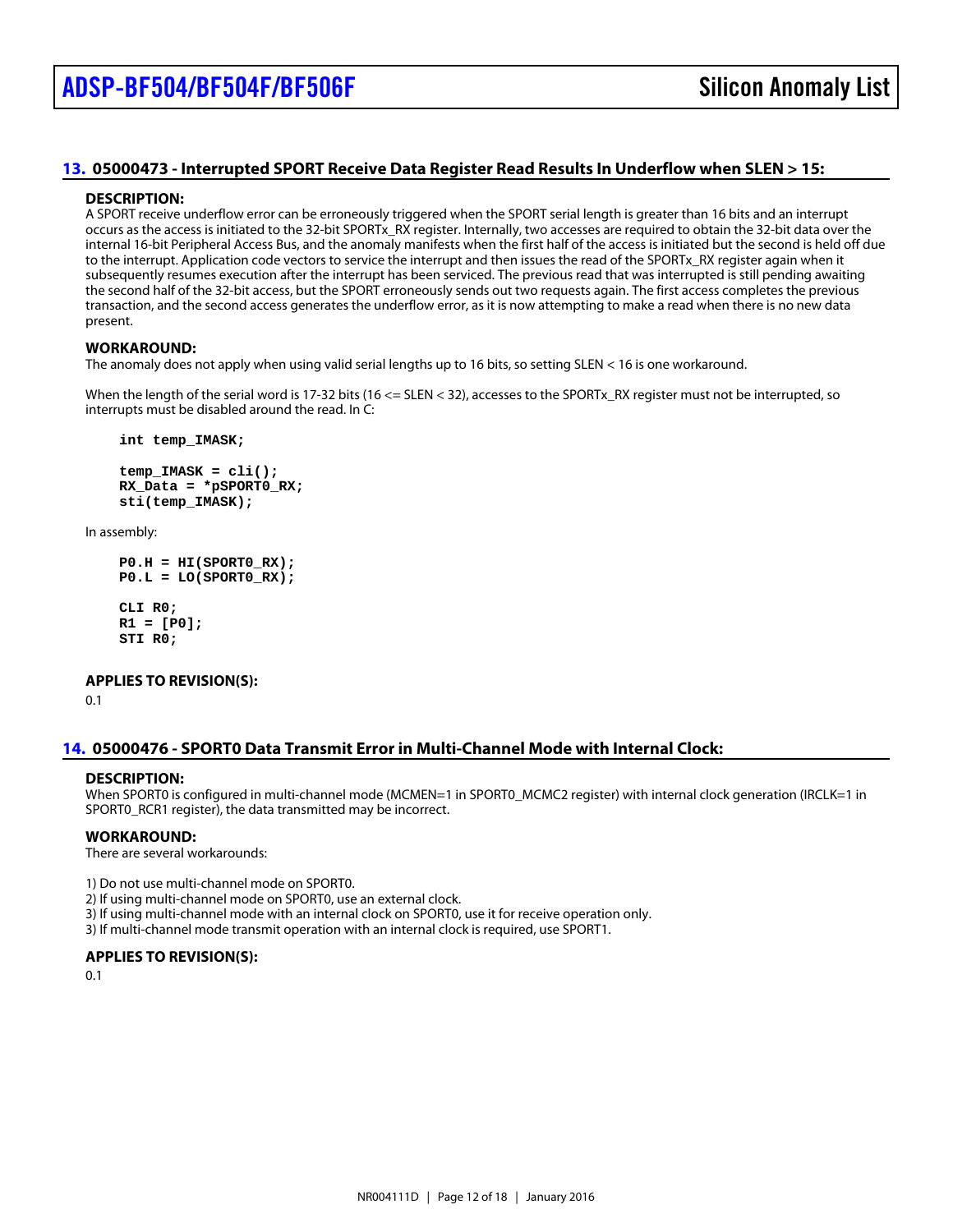## <span id="page-12-0"></span>[15.](#page-1-14) 05000477 - TESTSET Instruction Cannot Be Interrupted:

#### DESCRIPTION:

When the TESTSET instruction gets interrupted, the write portion of the TESTSET may be stalled until after the interrupt is serviced. After the ISR completes, application code continues by reissuing the previously interrupted TESTSET instruction, but the pending write operation is completed prior to the new read of the TESTSET target data, which can lead to deadlock conditions.

For example, in a multi-threaded system that utilizes semaphores, thread A checks the availability of a semaphore using TESTSET. If this original TESTSET operation tested data with a low byte of zero (signifying that the semaphore is available), then the write portion of TESTSET sets the MSB of the low byte to 1 to lock the semaphore. When this anomaly occurs, the write doesn't happen until TESTSET is reissued after the interrupt is serviced. Therefore, thread A writes the byte back out with the lock bit set and then immediately reads that value back, now erroneously indicating that the semaphore is locked. Provided the semaphore was actually still free when TESTSET was reissued, this means that the semaphore is now permanently locked because thread A thinks it was locked already, and any other threads that subsequently pend on the same semaphore are being locked out by thread A, which will now never release it.

#### WORKAROUND:

The TESTSET instruction must be made uninterruptible to avoid this condition:

 CLI R0; TESTSET(P0); STI R0;

There is no workaround other than this, so events that cannot be made uninterruptible, such as an NMI or an Emulation event, will always be sensitive to this issue. Additionally, due to the need to disable interrupts, User Mode code cannot implement this workaround.

This workaround may be built into the development tool chain and/or into the operating system source code. For tool chains and operating systems supported by Analog Devices (VisualDSP++, VDK, CrossCore Embedded Studio, the GNU Tool Chain, and the Linux kernel), please consult the "Silicon Anomaly Tools Support" help page in the applicable documentation and release notes for details.

For all other tool chains and operating systems, see the appropriate supporting documentation for details.

APPLIES TO REVISION(S): 0.1

## <span id="page-12-1"></span>[16.](#page-1-15) 05000478 - Disabling ACM During an Ongoing Transfer Can Lead to Undefined ACM Behavior:

## DESCRIPTION:

If the ACM is disabled exactly one cycle before the assertion of the chip selestional (i.e., when an ACM event is transitioning from the setup stage to the active stage), then the ACM will not shutdown gracefully. When this occurs, subsequent enabling of the ACM will result in undefined behavior.

## WORKAROUND:

There are two workarounds possible:

- 1) Disable the ACM after all enabled events have completed. If the ECOM bit in the ACM\_STAT register is set, it is safe to disable the ACM.
- 2) If waiting for the completion of all events is not desirable, the ACM must be disabled twice prior to further use. In other words, after the ACM is disabled, it must be enabled and disabled again to clear the anomalous condition before using it again.

## APPLIES TO REVISION(S):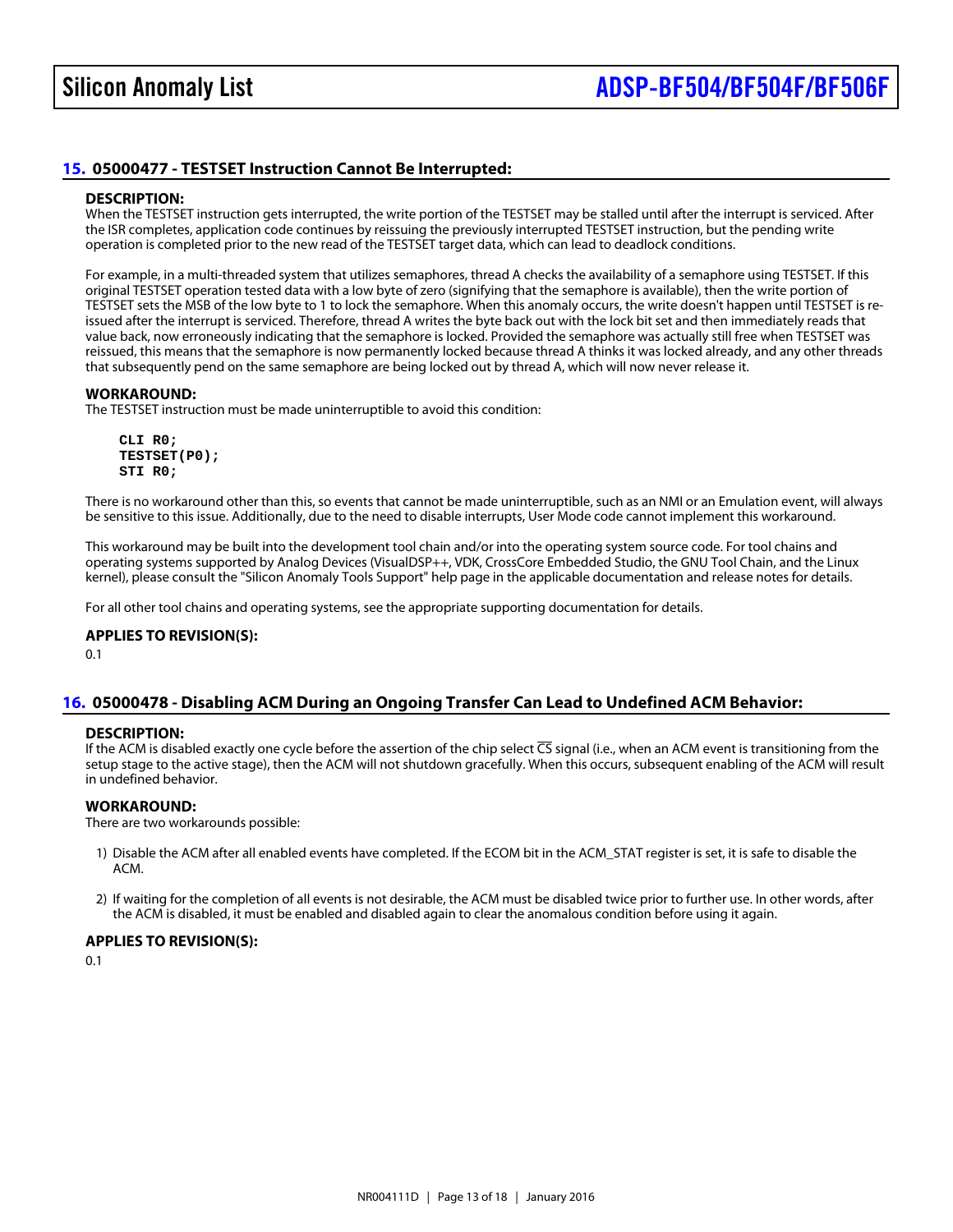## <span id="page-13-0"></span>[17.](#page-1-16) 05000481 - Reads of ITEST\_COMMAND and ITEST\_DATA Registers Cause Cache Corruption:

#### DESCRIPTION:

Reading the ITEST\_COMMAND or ITEST\_DATA registers will erroneously trigger a write to these registers in addition to reading the current contents of the register. The erroneous write does not update the read state of the register, however, the data written to the register is acquired from the most recent MMR write request, whether the most recent MMR write request was committed or speculatively executed. The bogus write can set either register to perform unwanted operations that could result in:

1) Corrupted instruction L1 memory and/or instruction TAG memory.

and/or

2) Garbled instruction fetch stream (stale data used in place of new fetch data).

#### WORKAROUND:

Never read ITEST\_COMMAND or ITEST\_DATA. The only exception to this strict workaround is in the case of performing the read atomically and immediately after a write to the same register. In this case, the erroneous write will still occur, but it will be with the exact same data as the intentional write that preceded it.

APPLIES TO REVISION(S): 0.1

## <span id="page-13-1"></span>[18.](#page-1-17) 05000486 - TWI Vbus Minimum Specification Can Be Violated under Certain Conditions:

#### DESCRIPTION:

The TWI (C) Vbustwi Minimum specification is violated when the TWI\_DT field in the Drive Strength Control register (NONGPIO\_DRIVE) is programmed to 000, which is the default configuration. For this case, the actual Vbustwi minimum specification is 3.07 V. For all other combinations of Vddext and Vbustwi, the Vbustwi minimum specifications in the data sheet are not violated.

#### WORKAROUND:

None. When the Blackfin processor is configured for a nominal Vddext of 3.3 V and a nominal Vbustwi of 3.3 V (i.e., in the NONGPIO DRIV register, TWI\_DT = b#000), ensure that Vbustwi does not drop below 3.07 V.

APPLIES TO REVISION(S): 0.1

## <span id="page-13-2"></span>[19.](#page-1-18) 05000491 - Instruction Memory Stalls Can Cause IFLUSH to Fail:

#### DESCRIPTION:

When an instruction memory stall occurs when executing an IFLUSH instruction, the instruction may fail to invalidate a cache line. This could be a problem when replacing instructions in memory and could cause stale, incorrect instructions in cache to be executed rather than initiating a cache line fill.

#### WORKAROUND:

Instruction memory stalls must be avoided when executing an IFLUSH instruction. By placing the IFLUSH instruction in L1 memory, the prefetcher will not cause instruction cache misses that could cause memory stalls. In addition, padding the IFLUSH instruction with NOPs will ensure that subsequent IFLUSH instructions do not interfere with one another, and wrapping SSYNCs around it ensures that any fill/ victim buffers are not busy. The recommended routine to perform an IFLUSH is:

SSYNC; // Ensure all fill/victim buffers are not busy LSETUP (LS, LE) LS: IFLUSH; NOP; NOP; LE: NOP; SSYNC; // Ensure all fill/victim buffers are not busy

Since this loop is four instructions long, the entire loop fits within one loop buffer, thereby turning off the prefetcher for the duration of the loop and guaranteeing that successive IFLUSH instructions do not interfere with each other.

APPLIES TO REVISION(S):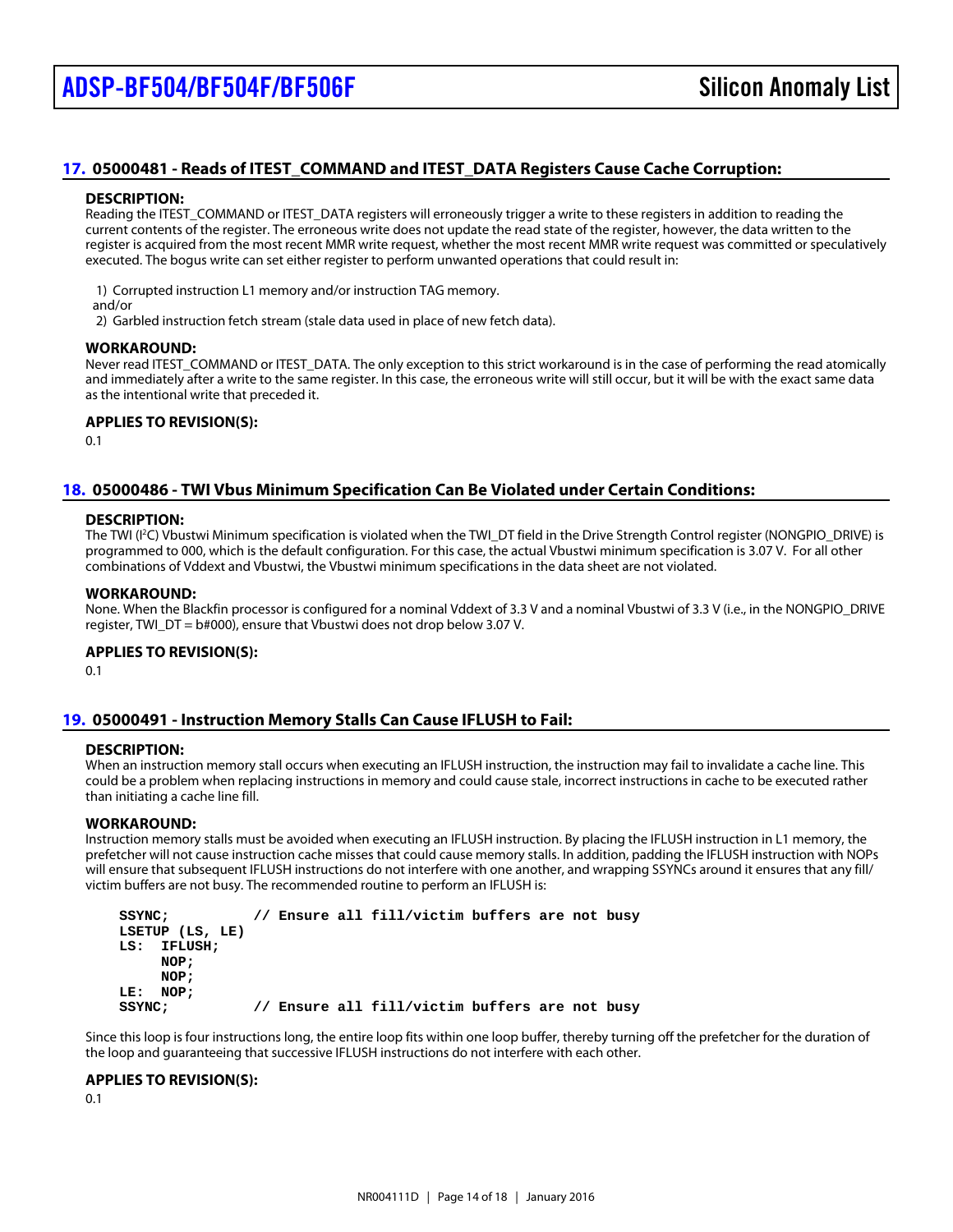## <span id="page-14-0"></span>[20.](#page-1-19) 05000494 - EXCPT Instruction May Be Lost If NMI Happens Simultaneously:

#### DESCRIPTION:

A software exception raised by issuing the EXCPT instruction may be lost if an NMI event occurs simultaneous to execution of the EXCPT instruction. When this precise timing is met, the program sequencer believes it is going to service the EXCPT instruction and prepares to write the address of the next sequential instruction after the EXCPT instruction to the RETX register. However, the NMI event takes priority over the Exception event, and this address erroneously goes to the RETN register. As such, when the NMI event is serviced, program execution incorrectly resumes at the instruction after the EXCPT instruction rather than at the EXCPT instruction itself, so the software exception is lost and is not recoverable.

#### WORKAROUND:

Either do not use NMI or protect against this lost exception by forcing the exception to be continuously re-raised and verified in the exception handler itself. For example:

EXCPT 0;

 . .

JUMP -2; // add this jump -2 after every EXCPT instruction

Then, in the exception handler code, read the EXCAUSE field of the SEQSTAT register to determine the cause of the exception. If EXCAUSE < 16, the handler was invoked by execution of the EXCPT instruction, so the RETX register must then be modified to skip over the JUMP -2 that was inserted in the workaround code:

 R2 = SEQSTAT;  $R2 \leq 0x1A$ : R2 >>= 0x1A; // Mask Everything Except SEQSTAT[5:0] (EXCAUSE)  $R1 = 0xF(Z);$  $CC = R2 \le R1$ ; // Check for EXCAUSE < 16 IF !CC JUMP CONTINUE\_EX\_HANDLER;  $R2 = RETX;$  $R2 += 2$ ; // Modify RETX to Point to Instruction After Inserted JUMP -2;  $RETX = R2$ ; JUMP END\_EX\_HANDLER;

CONTINUE\_EX\_HANDLER: // Rest of Exception Handler Code Goes Here

 . END\_EX\_HANDLER: RTX;

In this fashion, the JUMP -2 guarantees that the soft exception is re-raised when this anomaly occurs. When the NMI does not occur, the above exception handler will redirect the application code to resume after the JUMP -2 workaround code that re-raises the exception.

A workaround may be built into the development tool chain and/or into the operating system source code. For tool chains and operating systems supported by Analog Devices (VisualDSP++, VDK, the GNU Tool Chain, and the Linux kernel), please consult the "Silicon Anomaly Tools Support" help page in the applicable documentation and release notes for details.

For all other tool chains and operating systems, see the appropriate supporting documentation for details.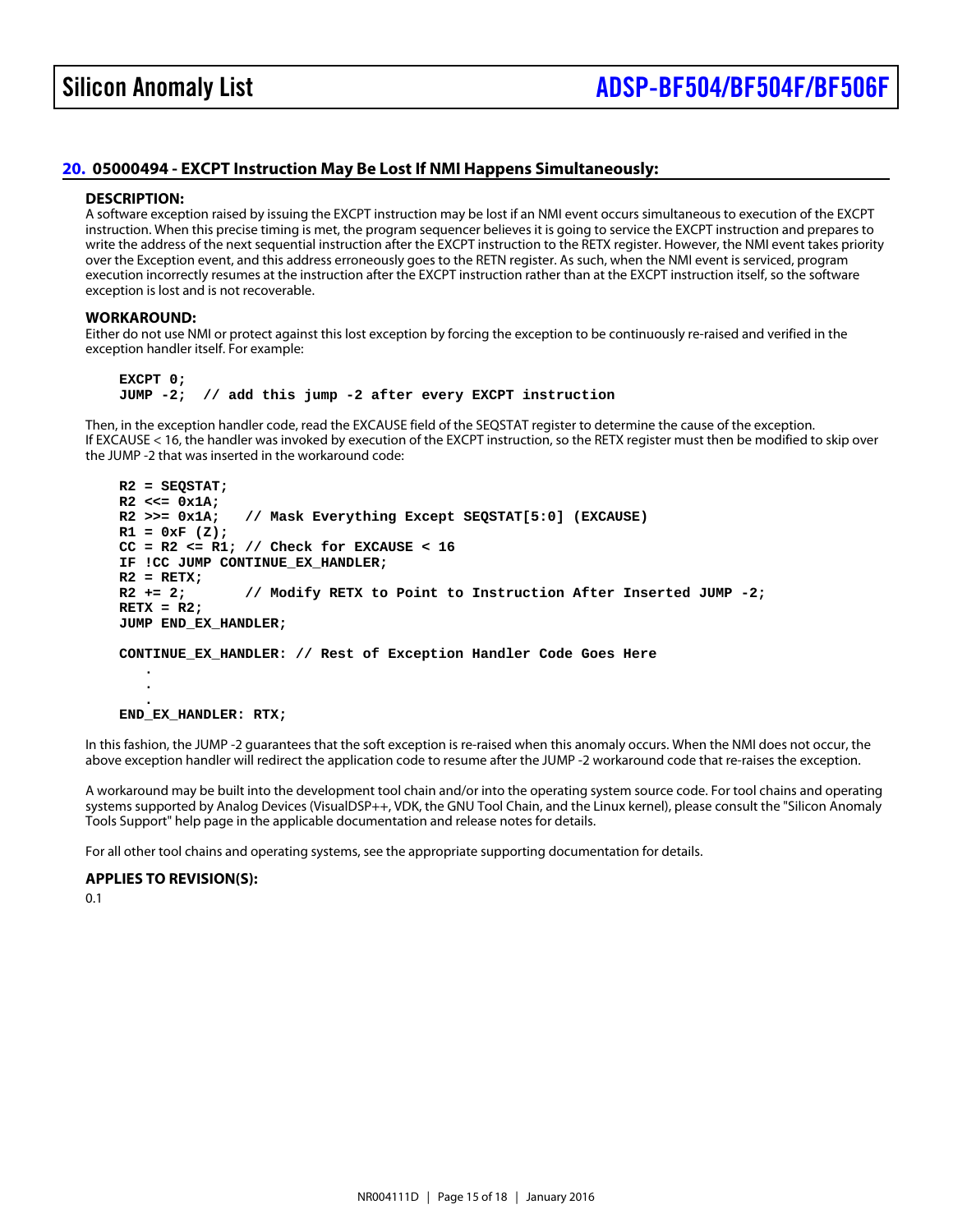## <span id="page-15-0"></span>[21.](#page-1-20) 05000498 - CNT\_COMMAND Functionality Depends on CNT\_IMASK Configuration:

#### DESCRIPTION:

The counter's "Zero Once" mode is only functional if at least one of the CZMZIE (Counter Zeroed by Zero Marker Interrupt Enable), CZMEIE (Zero Marker Error Interrupt), and/or CZMIE (CZM Pin Interrupt Enable/Push-Button Interrupt) bits in the CNT\_IMASK register is set.

#### WORKAROUND:

If the counter is to be reset only on the first active level on the CZM pin, do all of the following:

- 1) Clear the ZMZC bit in the CNT\_CONFIG register.
- 2) Set the W1ZMONCE bit in the CNT\_COMMAND register.
- 3) Set the CZMZIE, CZMEIE, and/or CZMIE bits in the CNT\_IMASK register.

As long as the SIC\_IMASK register doesn't enable the counter interrupt, no action will be taken by the processor as a result of enabling one of these counter interrupts. If an alternate interrupt from the same counter is desired, software must ignore the extra interrupts resulting from the enable bit being set. To this regard, the CZMZIE interrupt is the most convenient to choose for this workaround.

Note that the Zero-marker-zeros-counter (ZMZC) mode is not affected by this anomaly.

APPLIES TO REVISION(S):

0.1

## <span id="page-15-1"></span>[22.](#page-1-21) 05000501 - RXS Bit in SPI\_STAT May Become Stuck In RX DMA Modes:

#### DESCRIPTION:

When in SPI receive DMA modes, the RXS bit in SPI\_STAT can get set and erroneously get stuck high if the SPI port is disabled as hardwa is updating the status of the RXS bit. When in RX DMA mode, RXS will set as a word is transferred from the shift register to the internal FIFO, but it is then automatically cleared immediately by the hardware as DMA drains the FIFO. However, there is an internal 2 system clock (SCLK) latency for the status register to properly reflect this. If software disables the SPI port in exactly this window of time before RXS is cleared, the RXS bit doesn't get cleared and will remain set, even after the SPI is disabled. If the SPI port is subsequently re-enabled, the set RXS bit will cause one of two problems to occur:

- 1) If enabled in core RX mode, the SPI RX interrupt request will be raised immediately even though there is no new data in the SPI\_RDBR register.
- 2) If enabled in RX DMA mode, DMA requests will be issued, which will cause the processor to DMA data from the SPI FIFO even though there is actually no new data present.

In master mode, the SPI will continue issuing clocks after RX DMA is completed until the SPI port is disabled. If any SPI word is received exactly as software disables the SPI port, the problem will occur.

In slave mode, the host would have to continue providing clocks and the chip-select for this possibility to occur.

#### WORKAROUND:

Reading the SPI\_RDBR register while the SPI is disabled will clear the stuck RXS condition and not trigger any other activity. If using RX DMA mode, be sure to include this dummy read after the SPI port disable.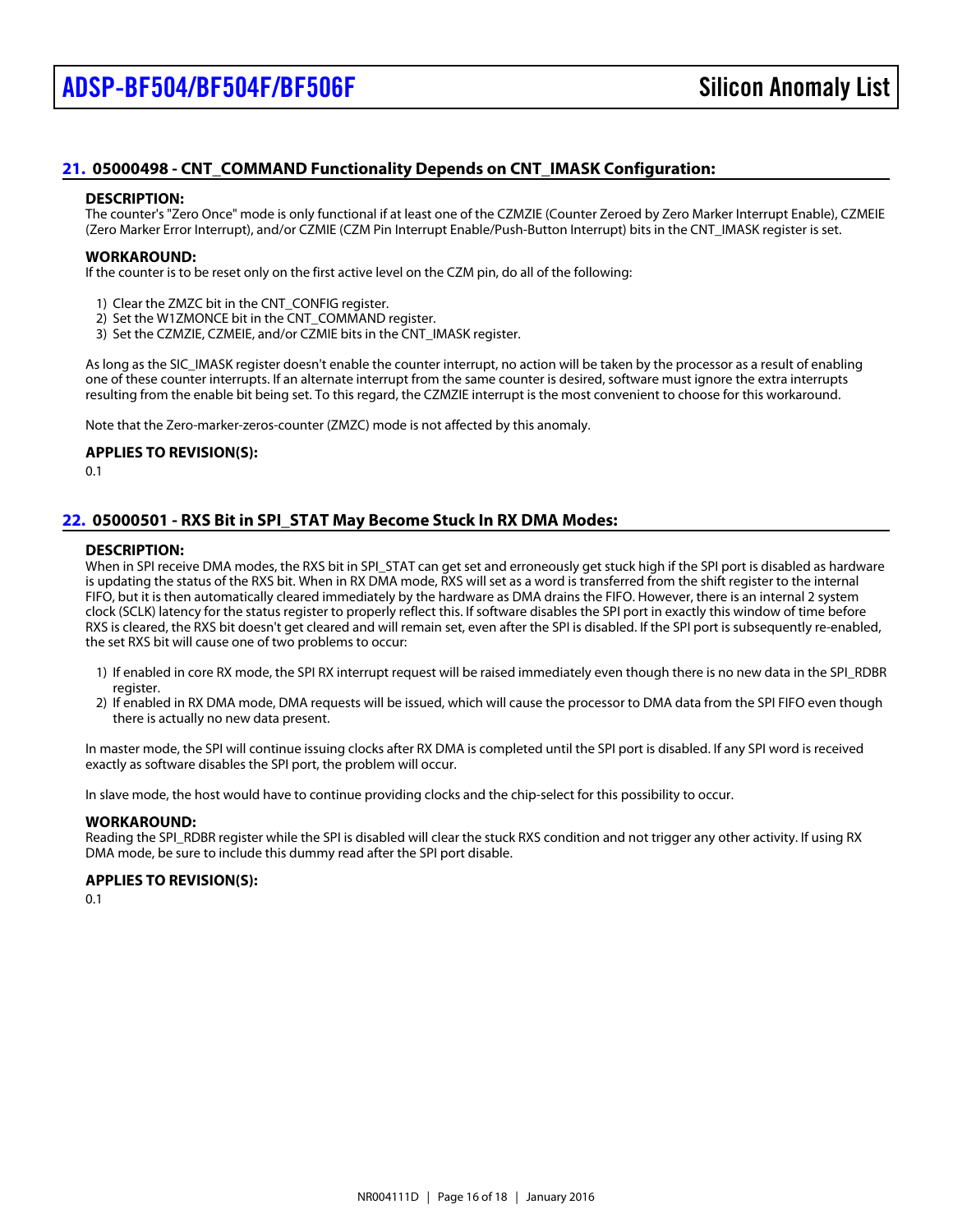## <span id="page-16-1"></span>[23.](#page-1-22) 05000503 - SPORT Sign-Extension May Not Work:

#### DESCRIPTION:

In multichannel receive mode, the SPORT sign-extension feature (RDTPYE=b#01 in SPORTx\_RCR1) is not reliable for channel 0 data when configured for MSB-first data reception. This is regardless of any channel offset and/or multichannel frame delay.

#### WORKAROUND:

1) If possible, use receive bit order of LSB-first.

- 2) Do not use channel 0.
- 3) Ignore channel 0 data.
- 4) Use software to manually apply sign extension to the channel 0 data before processing.

#### APPLIES TO REVISION(S):

0.1

#### <span id="page-16-0"></span>[24.](#page-1-23) 05000506 - Hardware Loop Can Underflow Under Specific Conditions:

#### DESCRIPTION:

When two consecutive hardware loops are separated by a single instruction, and the two hardware loops use the same loop registers, and the first loop contains a conditional jump to its loop bottom, the first hardware loop can underflow. For example:

 $P0 = 16$ ; LSETUP(loop\_top1, loop\_bottom1) LC0 = P0; loop\_top1: nop; if CC JUMP loop\_bottom1; nop; nop; loop\_bottom1: nop;

nop; // Any single instruction

 LSETUP(loop\_top2, loop\_bottom2) LC0 = P0; loop\_top2: nop; loop\_bottom2: nop;

If a stall occurs on the instruction that is between the two loops, the top loop can decrement its loop count from 0 to 0xFFFFFFFF and continue looping with the incorrect loop count.

#### WORKAROUND:

There are several workarounds to this issue:

- 1) Do not use the same loop register set in consecutive hardware loops.
- 2) Ensure there is not exactly one instruction between consecutive hardware loops.
- 3) Ensure the first loop does not conditionally jump to its loop bottom.

APPLIES TO REVISION(S):